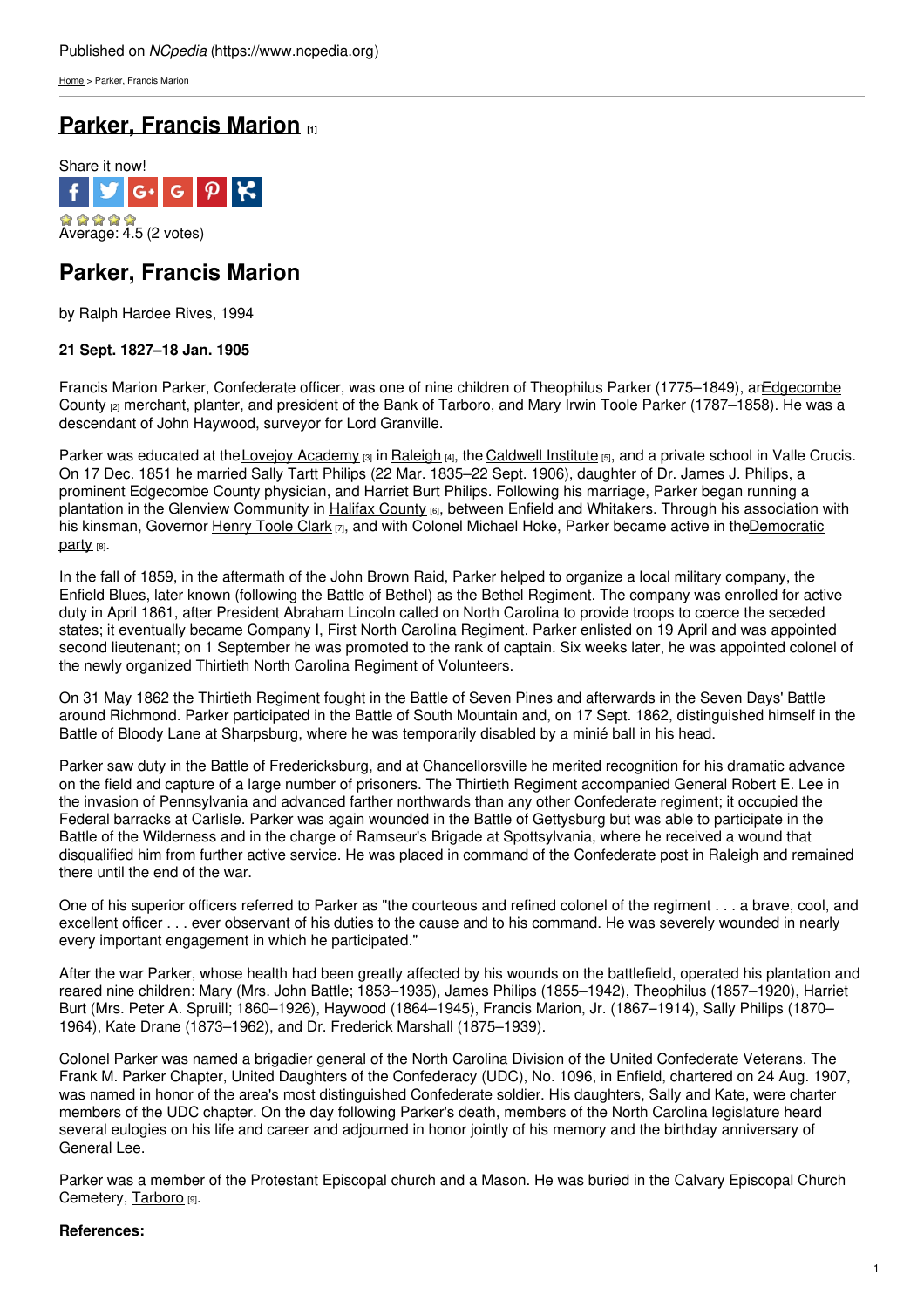W. C. Allen, *History of Halifax [County](http://hdl.handle.net/2027/yale.39002009454886)* [10] (1918).

Samuel A. Ashe, ed., *[Biographical](https://archive.org/details/biographicalhis06ashegoog) History of North Carolina*, vol. 7 [11] (1908).

Louis H. Manarin, comp., *North Carolina Troops, 1861–1865: A Roster*, vol. 3 (1971).

Helen Parker to Ralph Hardee Rives, 13 Dec. 1978.

*The* (Enfield) *Pointer*, 10 Feb. 1905.

*The* (Enfield) *Progress*, 13 June 1913.

Records and papers of the Frank M. Parker Chapter, No. 1096 (United Daughters of the Confederacy, Enfield).

#### **Additional Resources:**

Francis M. Parker Papers, 1861-1949. The Southern Historical Collection. Louis Round Wilson Special Collections Library. University of North Carolina at Chapel Hill. [http://www2.lib.unc.edu/mss/inv/p/Parker,Francis\\_M.html](http://www2.lib.unc.edu/mss/inv/p/Parker,Francis_M.html) [12] (accessed September 9, 2014).

United Daughers of the Confederacy. North Carolina Division.*Minutes of the ... annual convention of the United Daughters of the Confederacy: [serial] North Carolina Division.* Raleigh, N.C.: Capital Printing Co. 1910. <https://archive.org/details/minutesofannualc113unit> [13] (accessed September 9, 2014).

United Daughers of the Confederacy. North Carolina Division.*Minutes of the ... annual convention of the United Daughters of the Confederacy: [serial] North Carolina Division.* Raleigh, N.C.: Capital Printing Co. 1921. <https://archive.org/details/minutesofannualc193unit> [14] (accessed September 9, 2014).

**Subjects:** [Biographies](https://www.ncpedia.org/category/subjects/biography-term) [15] Military [personnel](https://www.ncpedia.org/category/subjects/soldiers) [16] **Authors:** Rives, Ralph [Hardee](https://www.ncpedia.org/category/authors/rives-ralph-hardee) [17] **Origin - location:** [Edgecombe](https://www.ncpedia.org/category/origin-location/coastal-20) County [18] [Tarboro](https://www.ncpedia.org/category/origin-location/coastal-62) [19] Halifax [County](https://www.ncpedia.org/category/origin-location/coastal-30) [20] [Halifax](https://www.ncpedia.org/category/origin-location/halifax)  $[21]$ [Roanoke](https://www.ncpedia.org/category/origin-location/coastal-61) Rapids [22] [Scotland](https://www.ncpedia.org/category/origin-location/scotland) Neck [23] [Weldon](https://www.ncpedia.org/category/origin-location/weldon) [24] **Wake [County](https://www.ncpedia.org/category/origin-location/piedmont/w) [25]** [Raleigh](https://www.ncpedia.org/category/origin-location/piedmont-0) [26] **From:** Dictionary of North Carolina [Biography,](https://www.ncpedia.org/category/entry-source/dictionary-no) University of North Carolina Press.[27]

1 January 1994 | Rives, Ralph Hardee

**Source URL:** https://www.ncpedia.org/biography/parker-francis-marion

#### **Links**

- [1] https://www.ncpedia.org/biography/parker-francis-marion
- [2] https://www.ncpedia.org/geography/edgecombe
- [3] https://www.ncpedia.org/lovejoy-academy
- [4] https://ncpedia.org/gazetteer/search/Raleigh/0
- [5] https://www.ncpedia.org/caldwell-institute
- [6] https://www.ncpedia.org/geography/halifax
- [7] https://www.ncpedia.org/biography/clark-henry-toole
- [8] http://Democratic party
- [9] https://ncpedia.org/gazetteer/search/Tarboro/0
- [10] http://hdl.handle.net/2027/yale.39002009454886
- [11] https://archive.org/details/biographicalhis06ashegoog
- [12] http://www2.lib.unc.edu/mss/inv/p/Parker,Francis\_M.html
- [13] https://archive.org/details/minutesofannualc113unit
- [14] https://archive.org/details/minutesofannualc193unit
- [15] https://www.ncpedia.org/category/subjects/biography-term
- [16] https://www.ncpedia.org/category/subjects/soldiers
- [17] https://www.ncpedia.org/category/authors/rives-ralph-hardee
- [18] https://www.ncpedia.org/category/origin-location/coastal-20
- [19] https://www.ncpedia.org/category/origin-location/coastal-62
- [20] https://www.ncpedia.org/category/origin-location/coastal-30
- [21] https://www.ncpedia.org/category/origin-location/halifax [22] https://www.ncpedia.org/category/origin-location/coastal-61
- 
- [23] https://www.ncpedia.org/category/origin-location/scotland